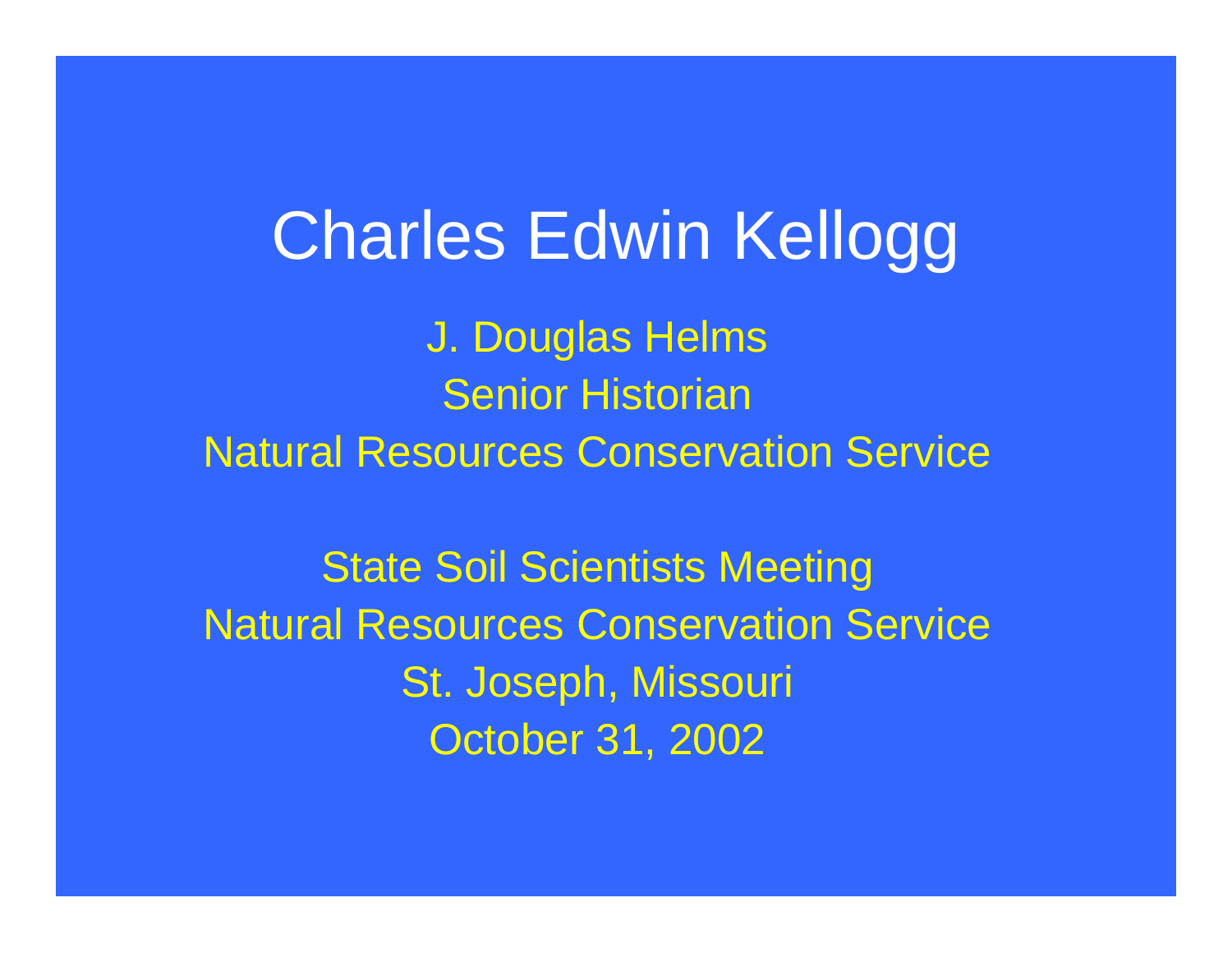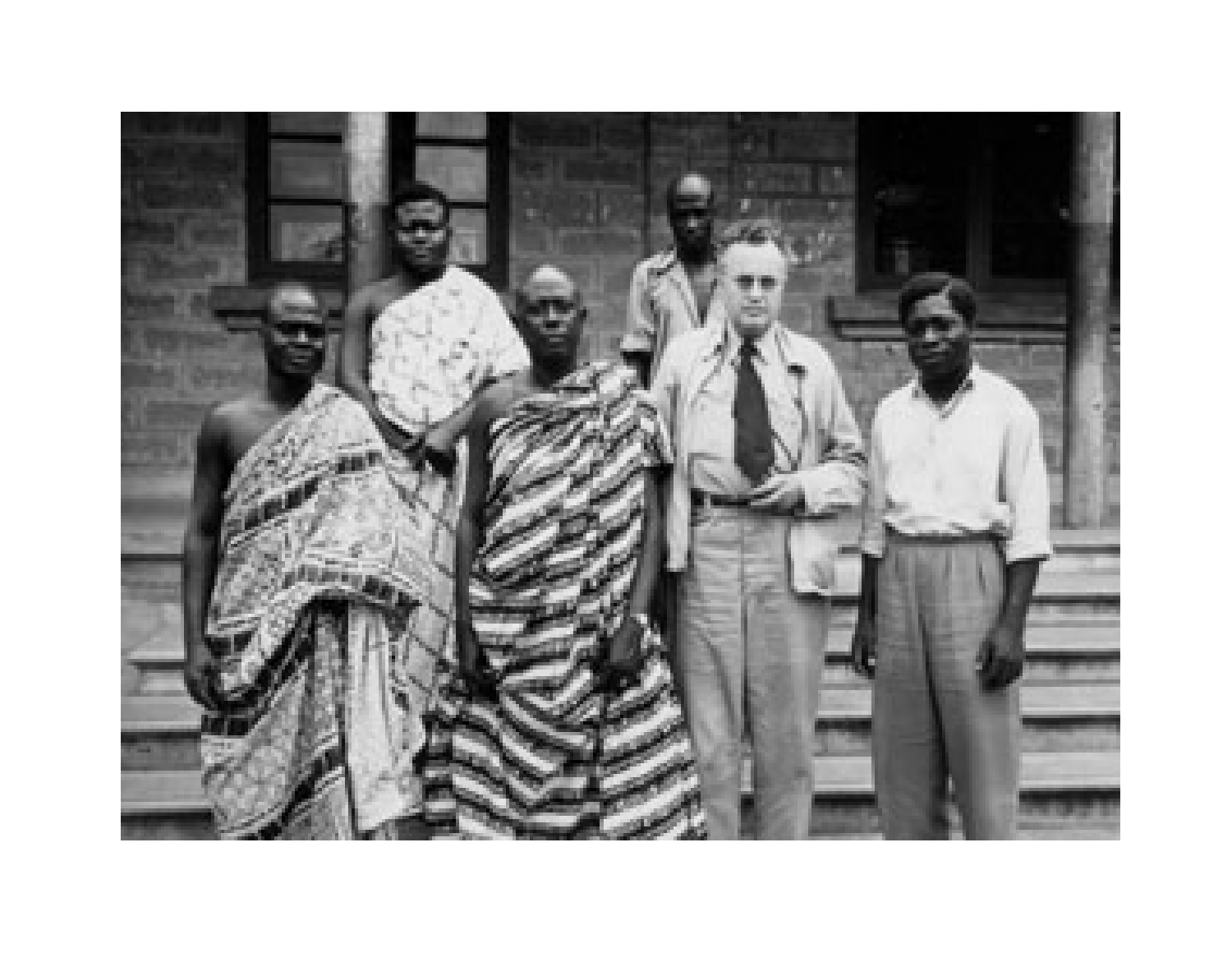

#### • August 2, 1902 at Ionia, Michigan

#### • Palo High School, Palo, Michigan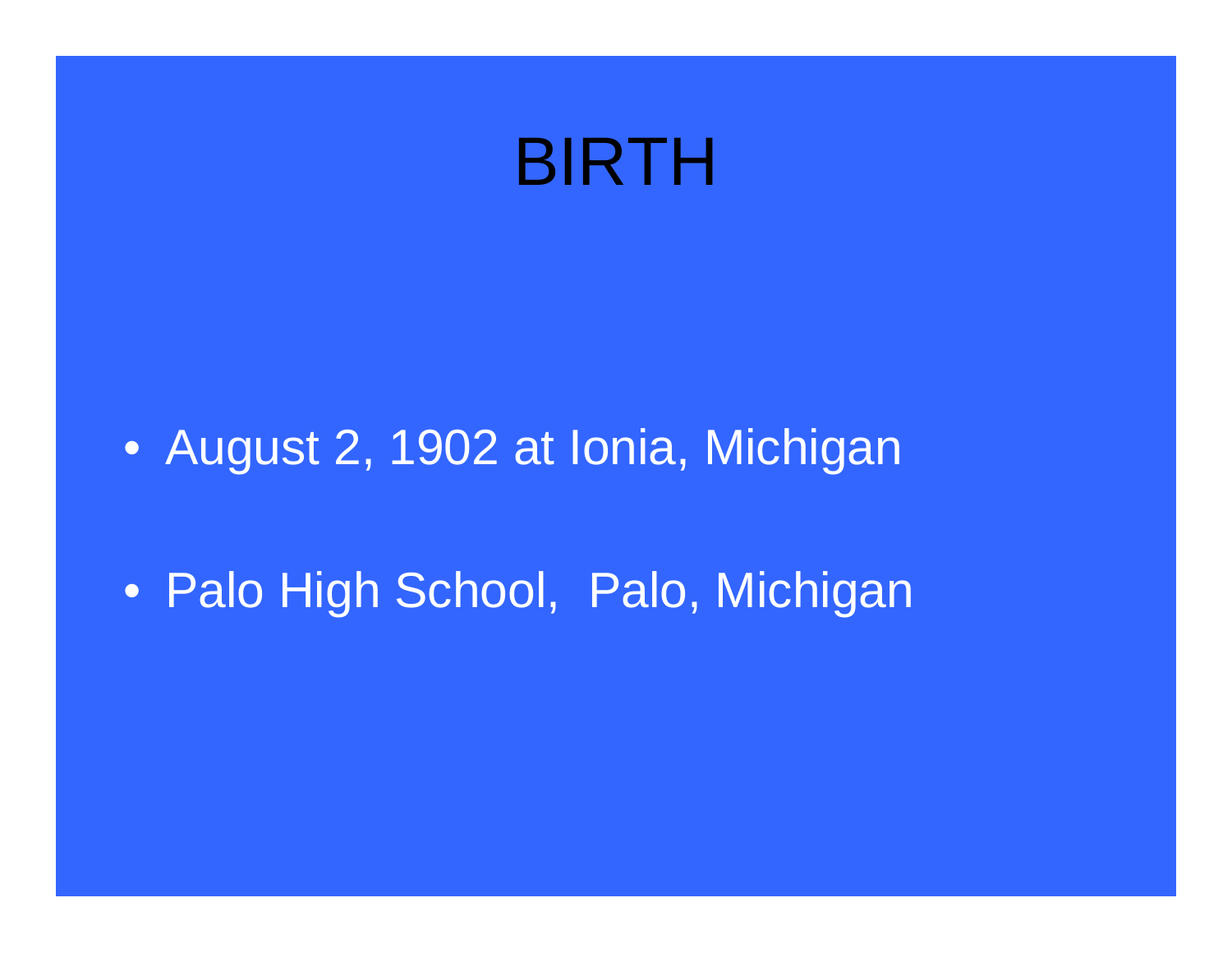#### • B.A. Michigan State College, 1925

• Ph. D. Michigan State College 1929

• Graduate work, University of Wisconsin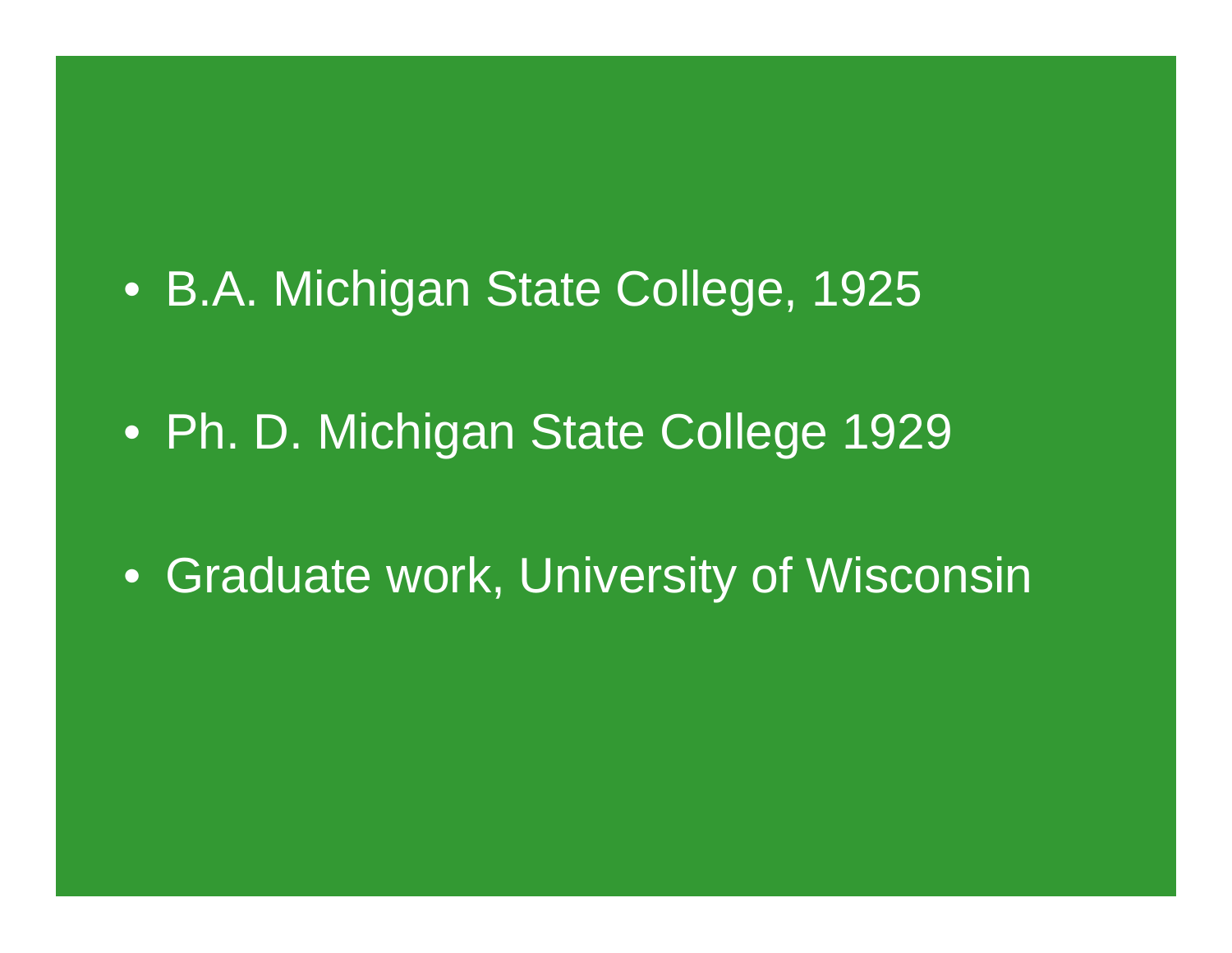Michigan Department of **Conservation** 

• Soil Mapper, Summers 1923-1926

• Michigan Land Economic Survey

• Interdisciplinary—influenced the Tennessee Valley Authority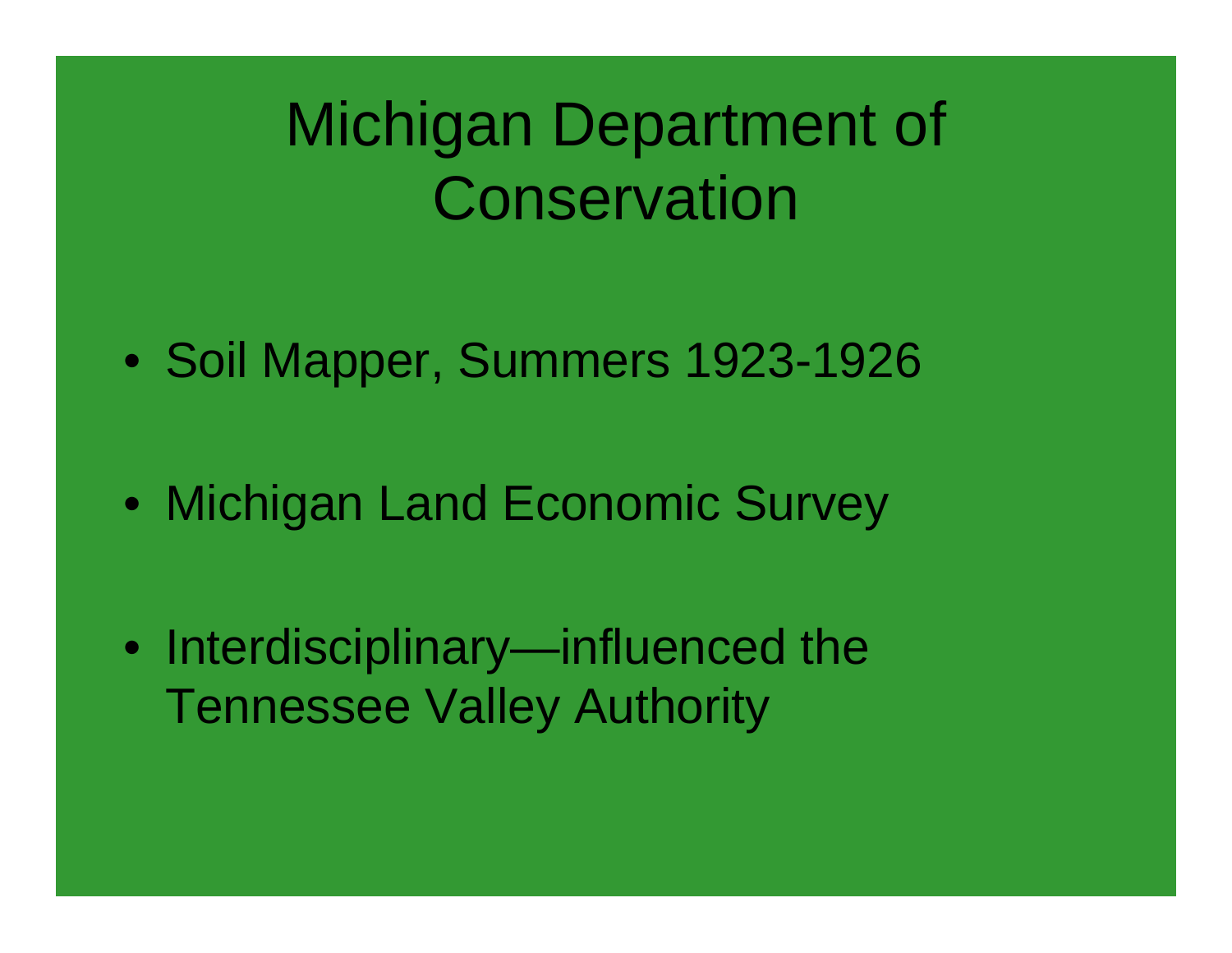Michigan State College and Michigan State Highway Department

• Fellow in Soils, April 1926 - April 1928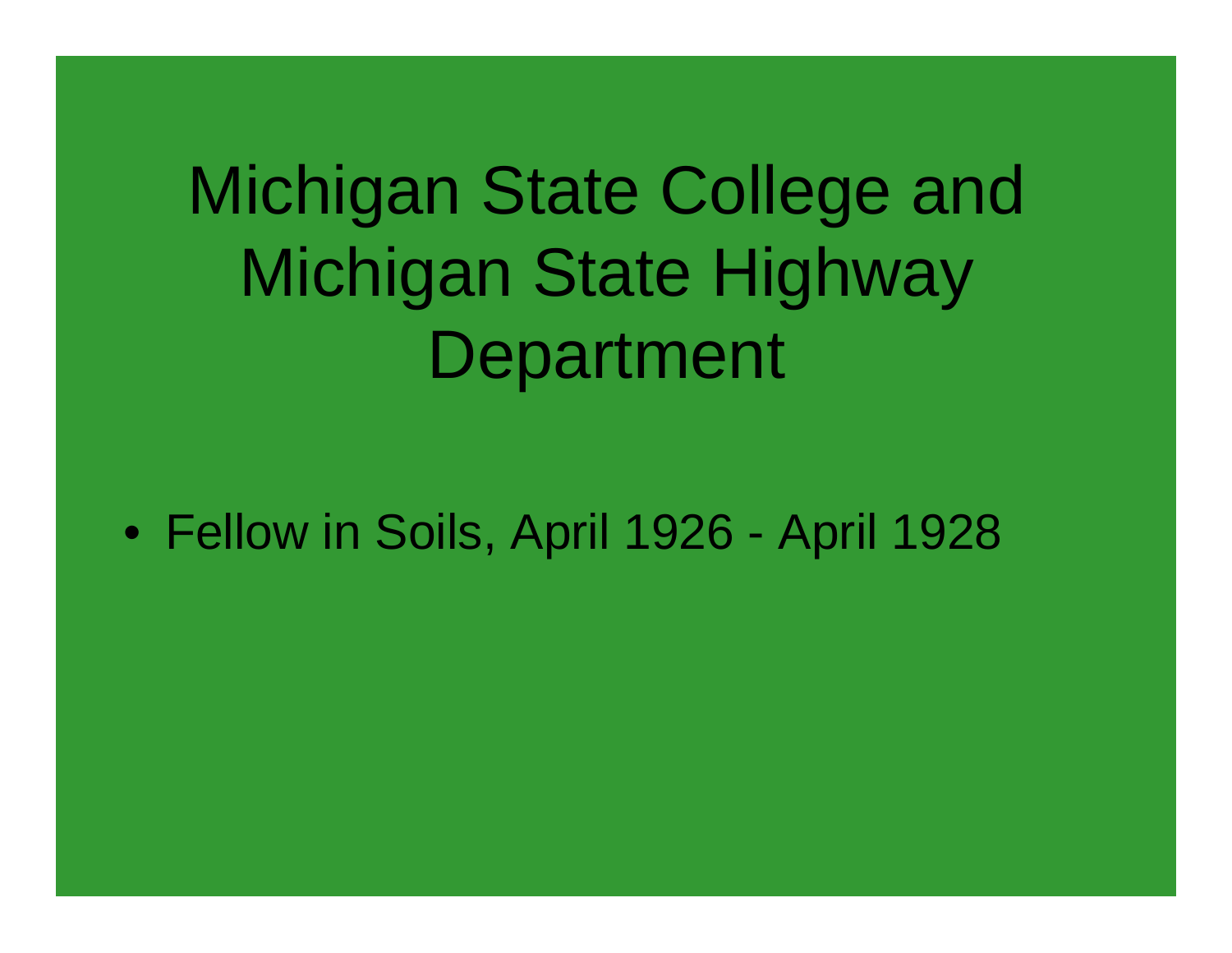• "Soil type as a factor in highway construction in Michigan. Michigan Academy of Sc., Arts, and Letters. 10: 169-177. 1929.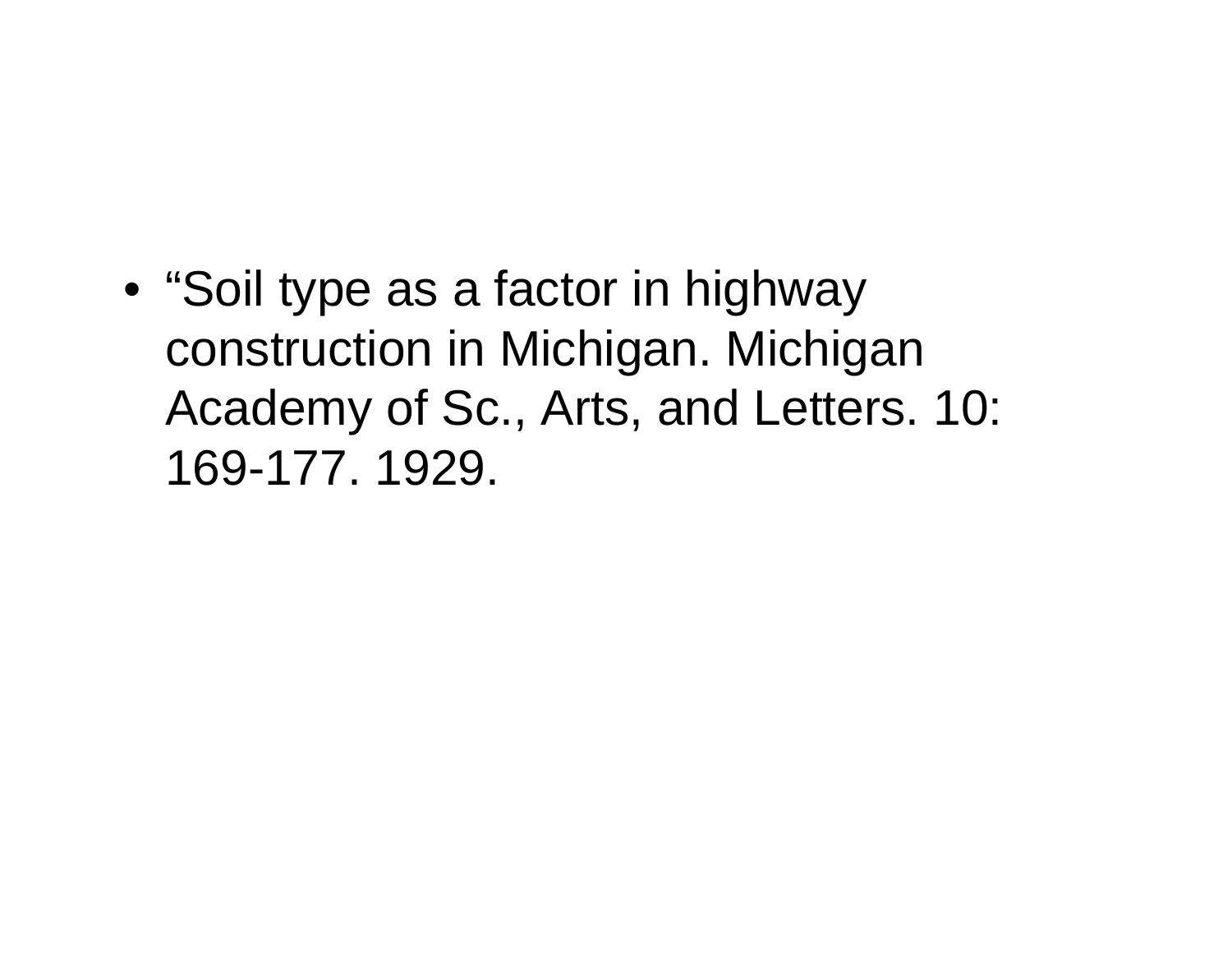#### • ENGINEERING INTERPRETATIONS

• "the first soil scientist to persuade highway" engineers to make substantial changes in design because of soil subgrade conditions revealed by accurate use of standard methods of soil classification. The importance of this concept is shown by the recently issued Bulletin 22 of the Highway Research Board, Public Roads Administration, "Engineering Use of Agricultural Soil Maps." *Nomination for USDA Distinguished Service Award.*

•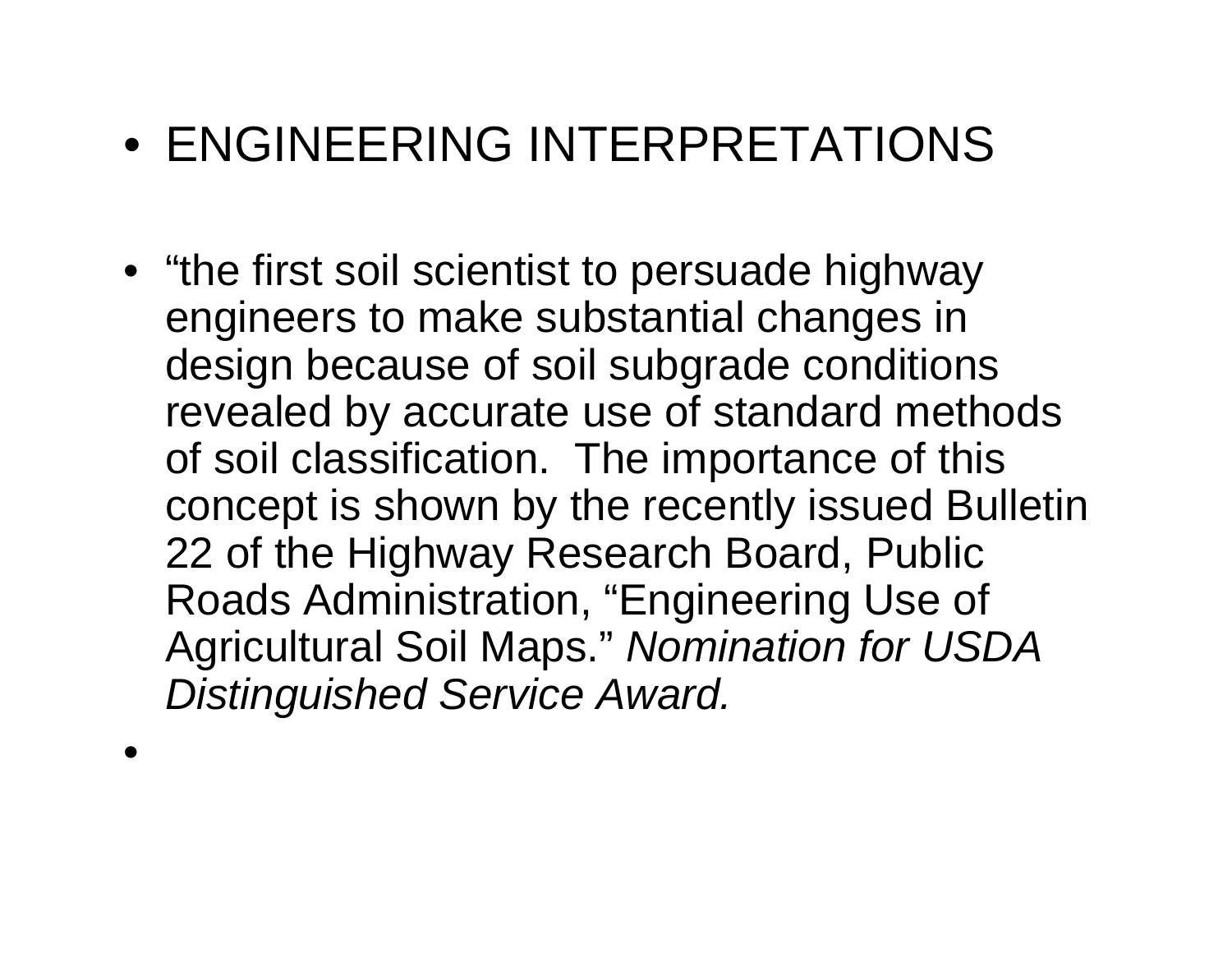Wisconsin Geological and Natural History Survey University of Wisconsin

• Soil research and, in charge, soil mapping parties, 1928-1930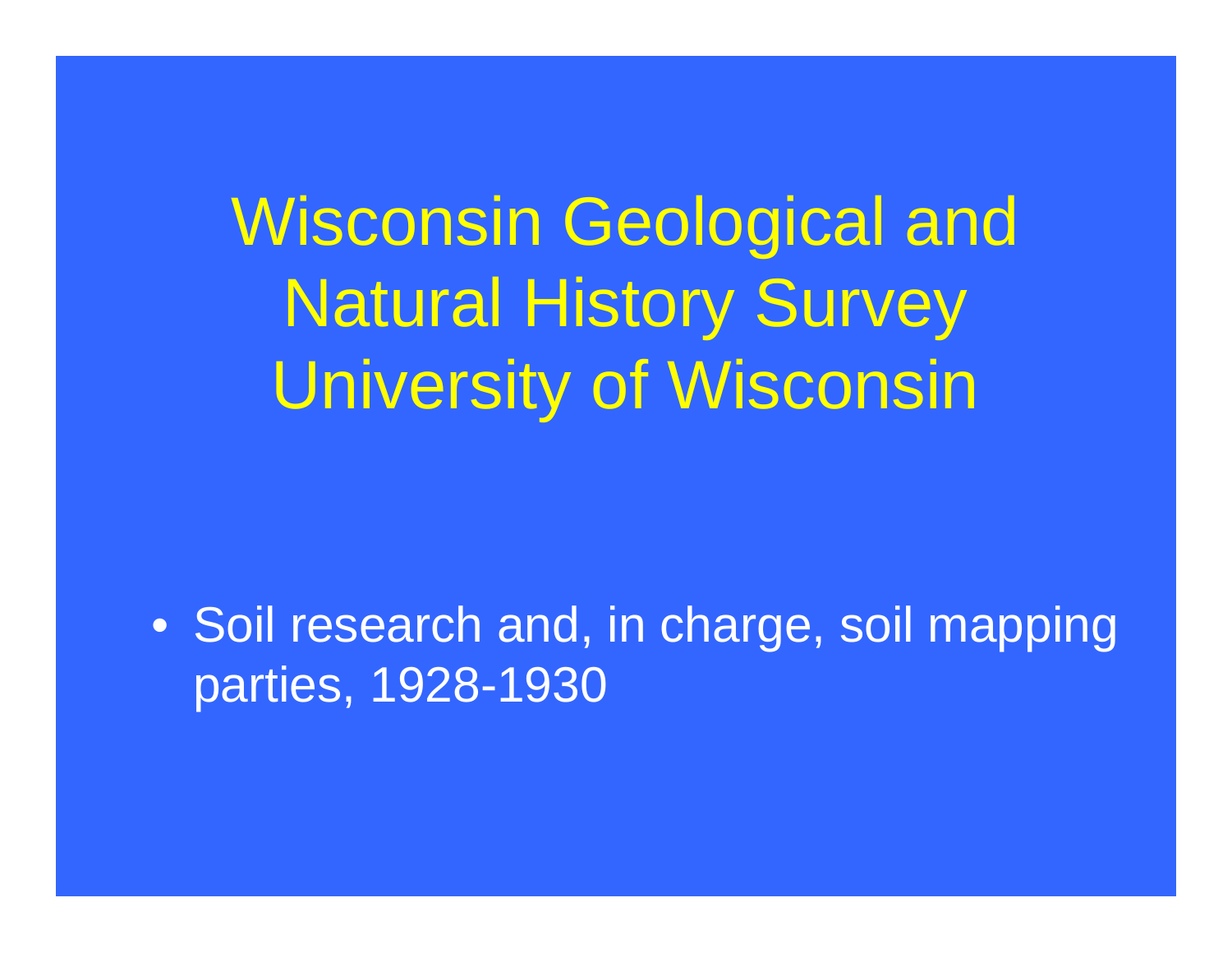• Kellogg, Charles Edwin. 1930. "Preliminary study of the profiles of the principal soil types of Wisconsin, Ph. D. diss., Michigan State College of Agriculture and Applied Science, Soils Department, East Lansing, Michigan.

• "reworked and developed the classification of soils in Wisconsin." (From nomination for USDA Distinguished Service Award).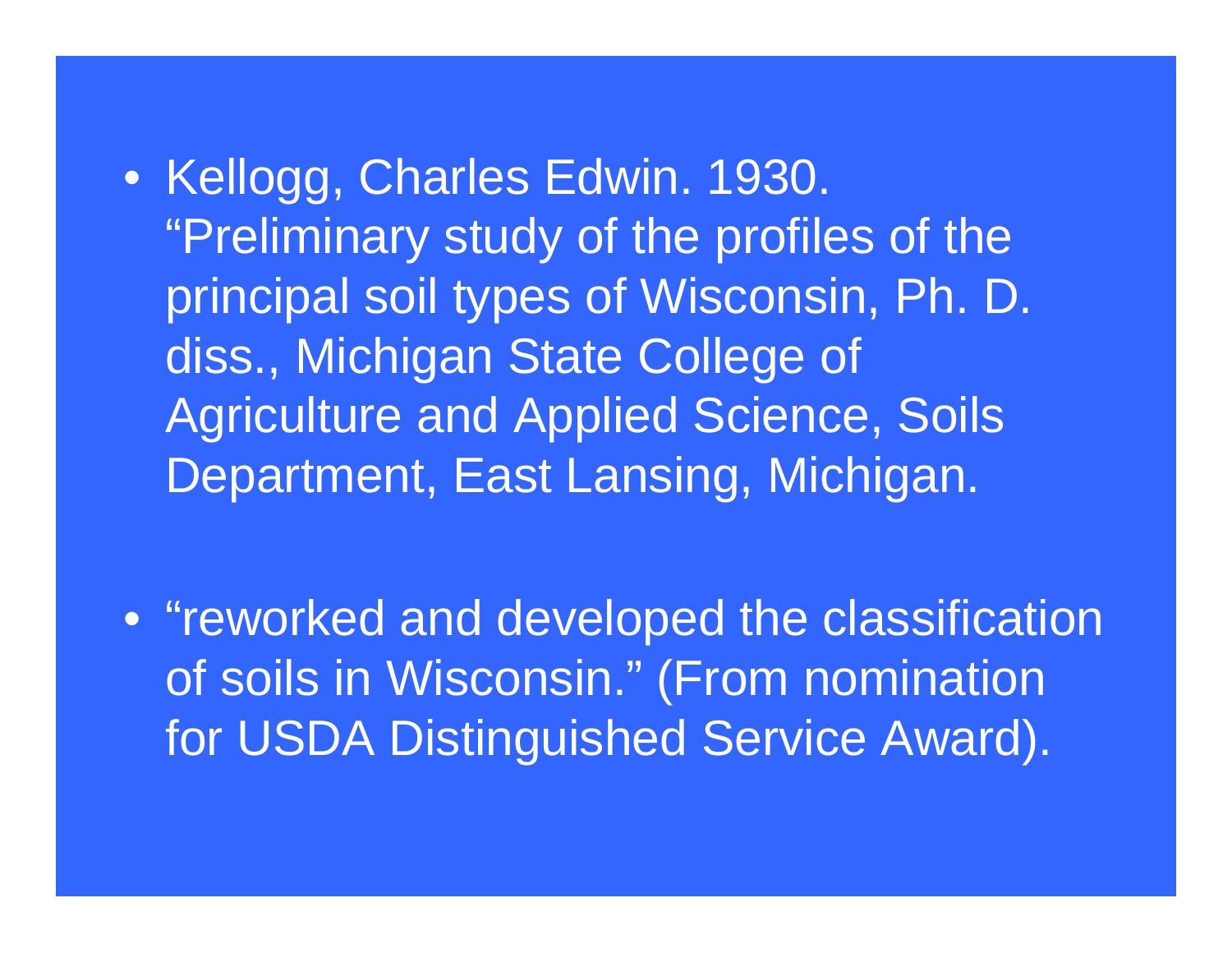• North Dakota Agricultural College

• January 1, 1930 – January 31, 1934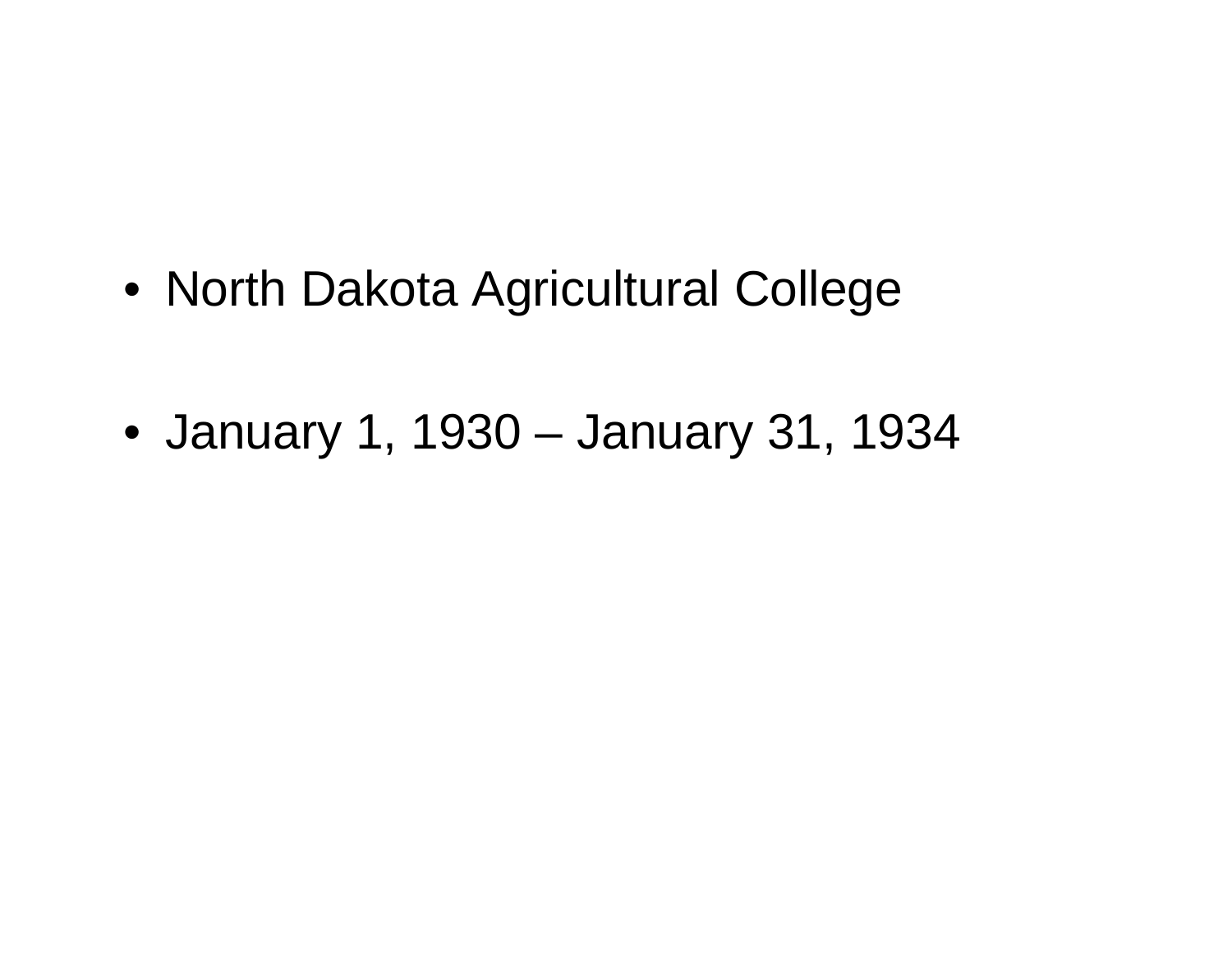## Rural Land Assessment

• "In western North Dakota, he developed the first scientific system for rural land classification for equitable tax assessment based upon the potential productivity of the lands."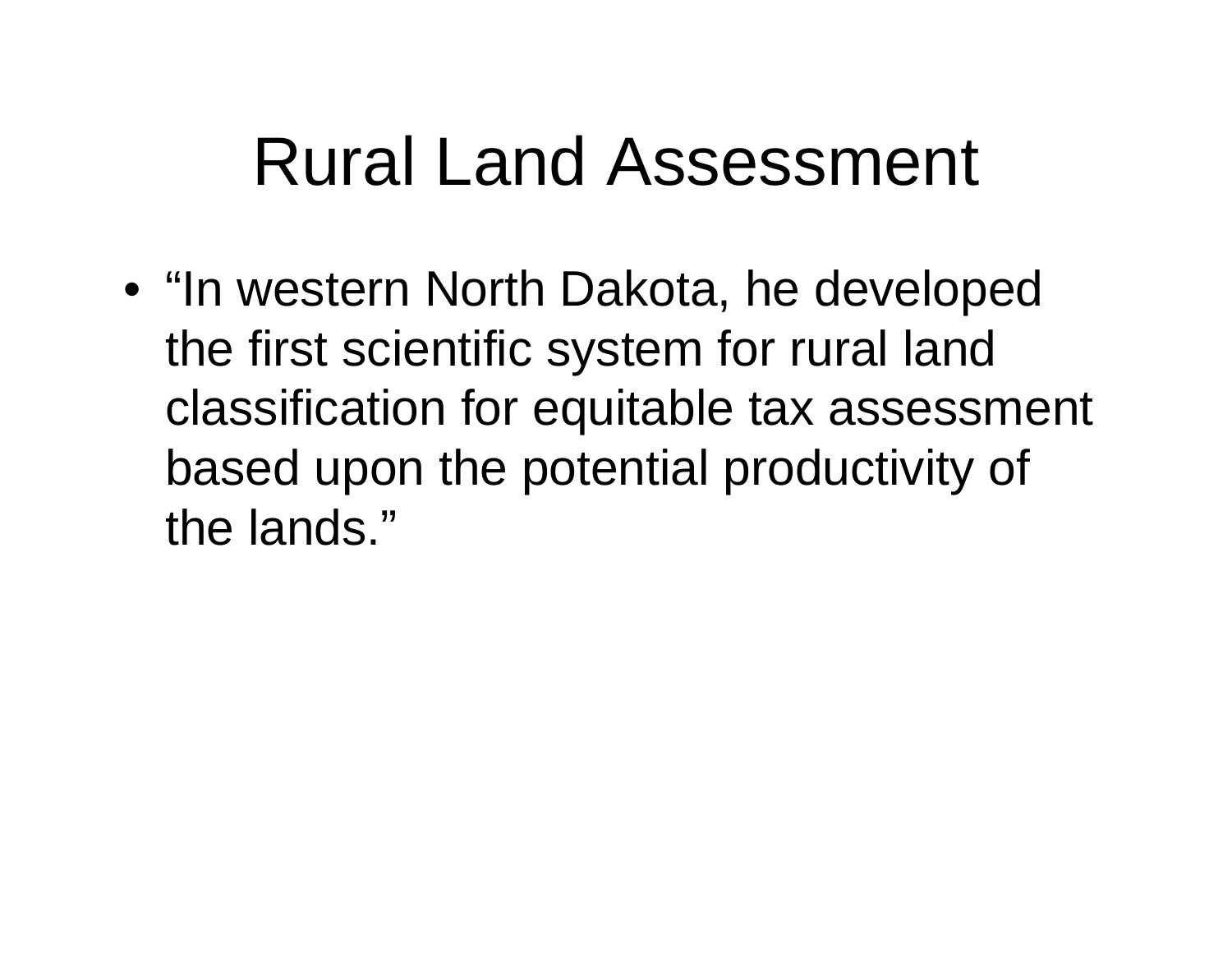• "A method for the classification of rural lands for assessment in western North Dakota. *Journal of Land and Public Util. Economics 9:10-15. 1933*

• *.*

• "A method of rural land classification (With J. K. Ableiter). USDA Technical Bulletin 469. 29 pp. 1935.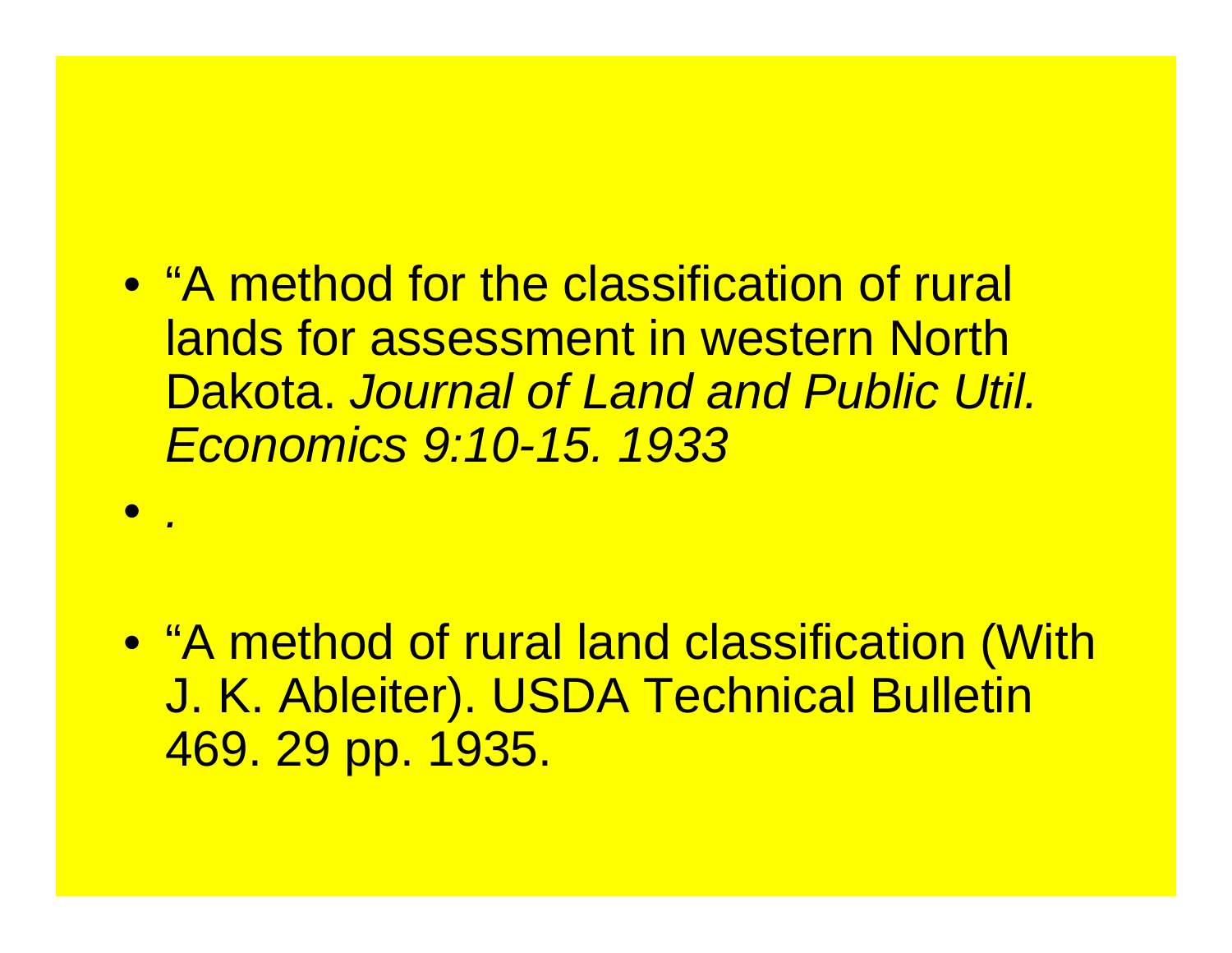## **STUDENTS**

- Roy W. Simonson
- Marlin G. Cline
- A. Clifford Orvedal
- Andrew "Andy" Aandahl
- William M. Johnson
- (Others in the soil survey in SCS).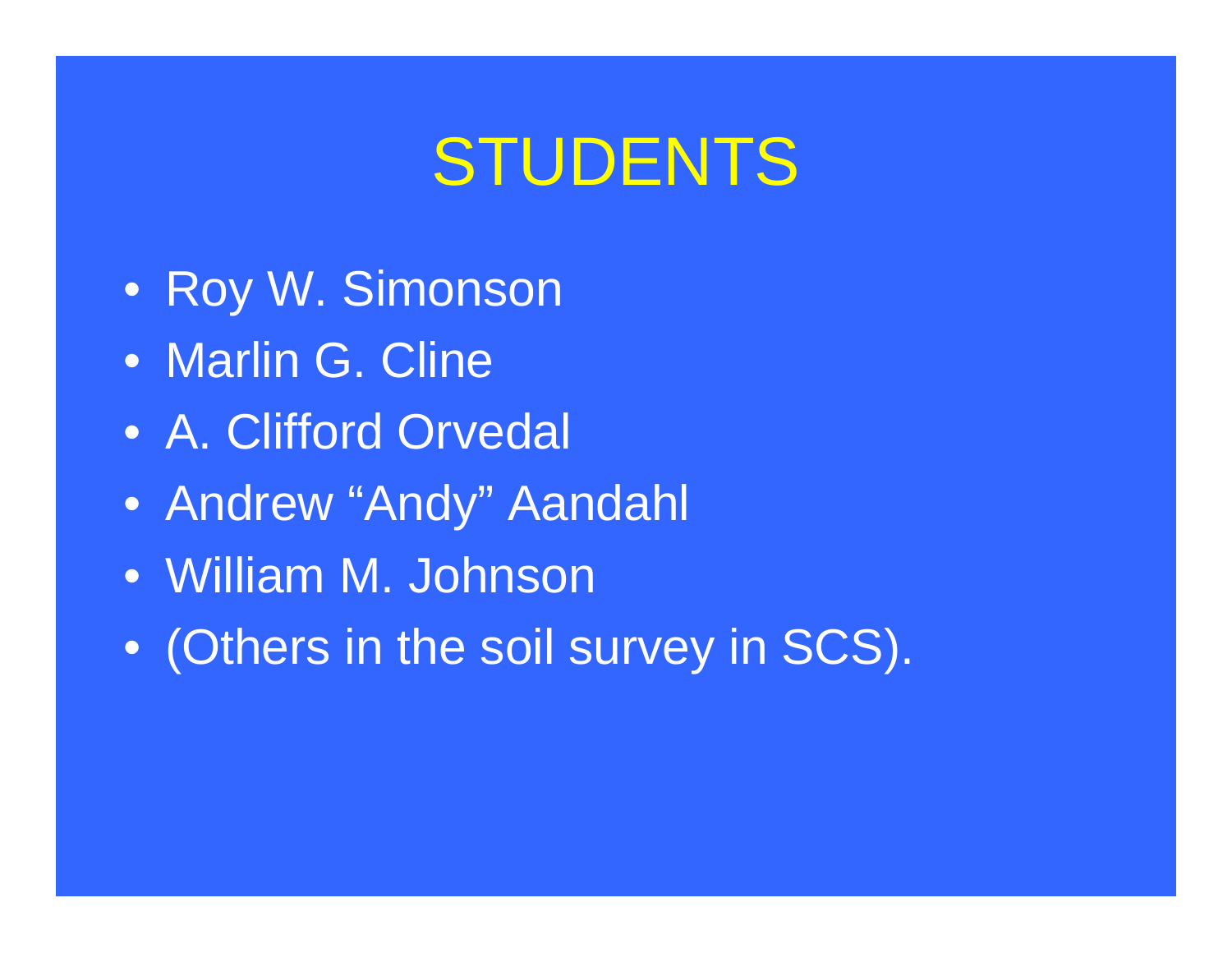## Soil Survey Division

- Associate Soil Technologist, February 1, 1934
- Senior Soil Scientist, October 1, 1934
- Acting Chief, July 1934-June 935
- Principal Soil Scientist and Chief of the Soil Survey Division, July 1, 1935
- Retired May 31, 1971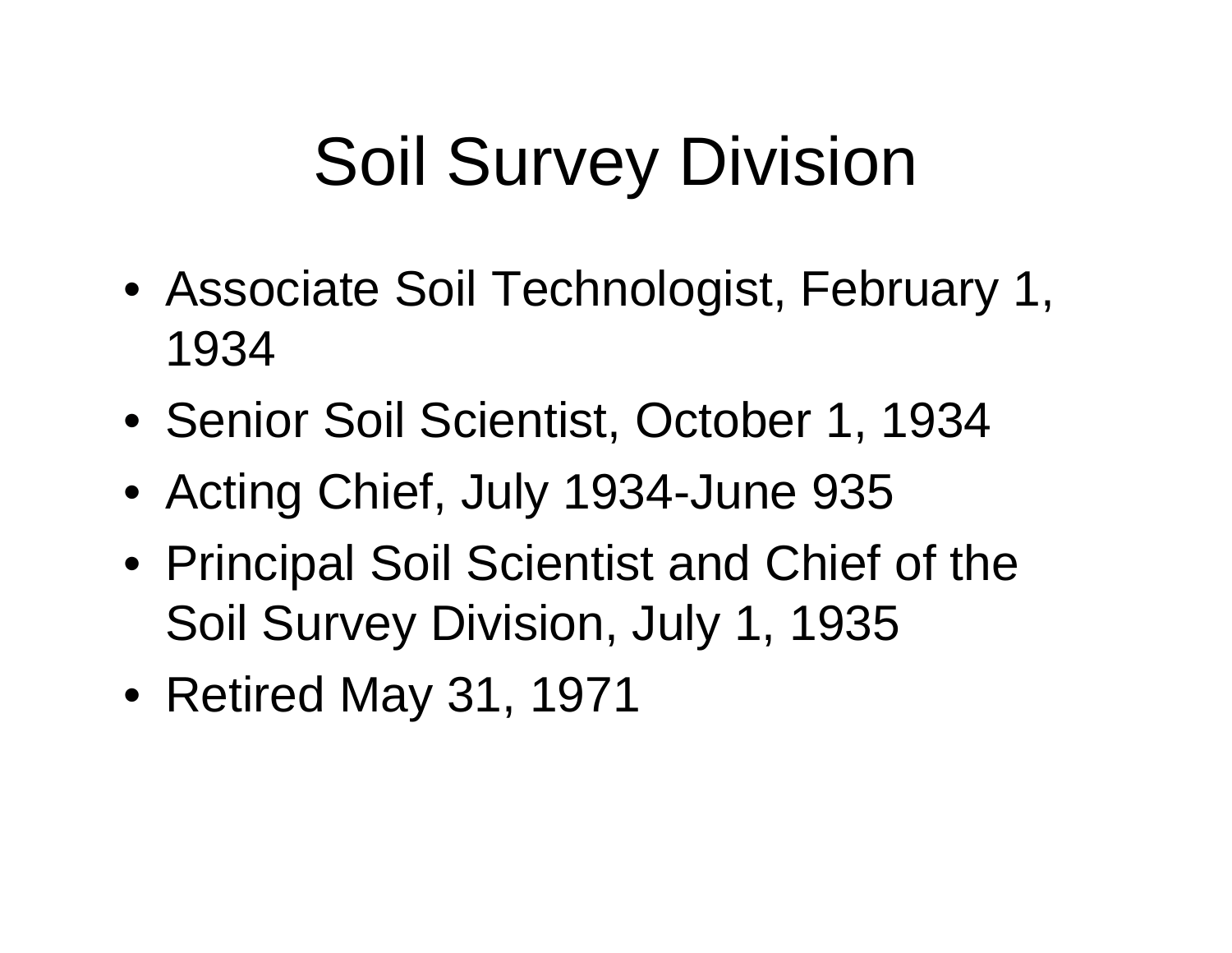- *Soil Blowing and Dust Storms. USDA Misc. Pub. 221. 1935 (very timely)*
- The Development and Significance of the Great Soils Groups of the United States. USDA Misc. Pub. 229. 1935.
- *Soil Survey Manual.* USDA Misc. Pub. 274. 1937
- *Soils and Men. Yearbook of Agriculture*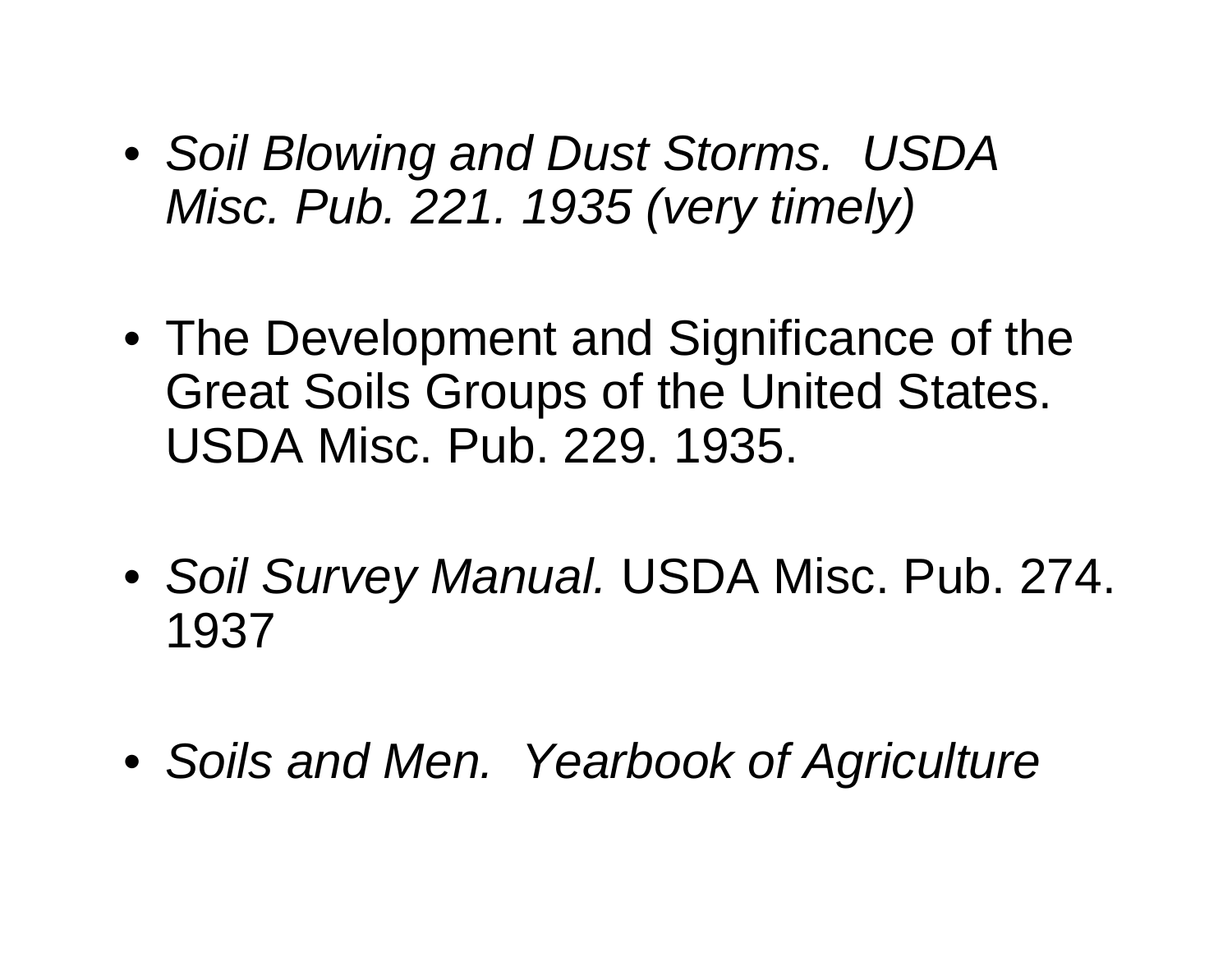•Transfer to •Soil Conservation Service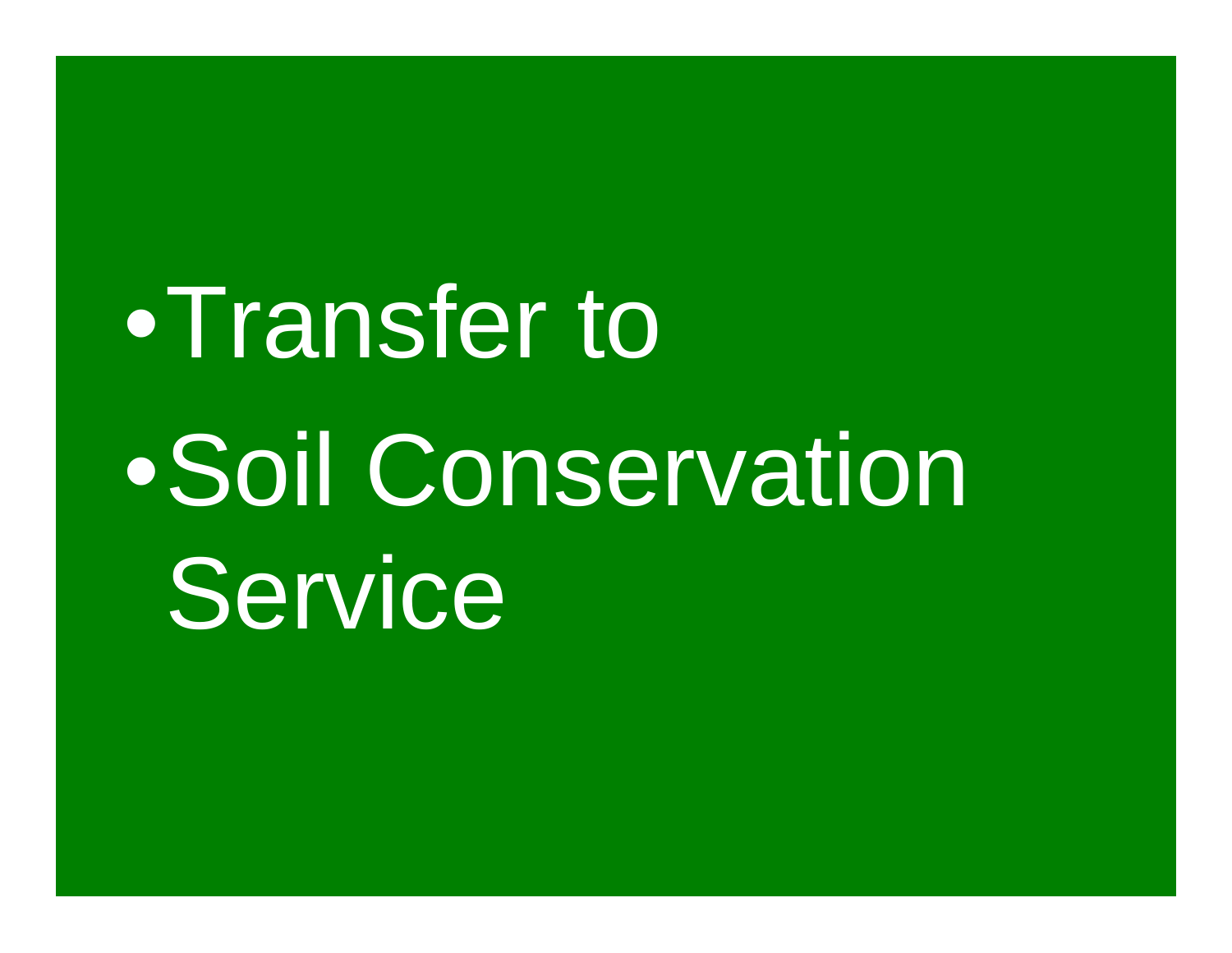• Soil Taxonomy

• Soil Science Institute

• Expansion of Soil Survey

• World Map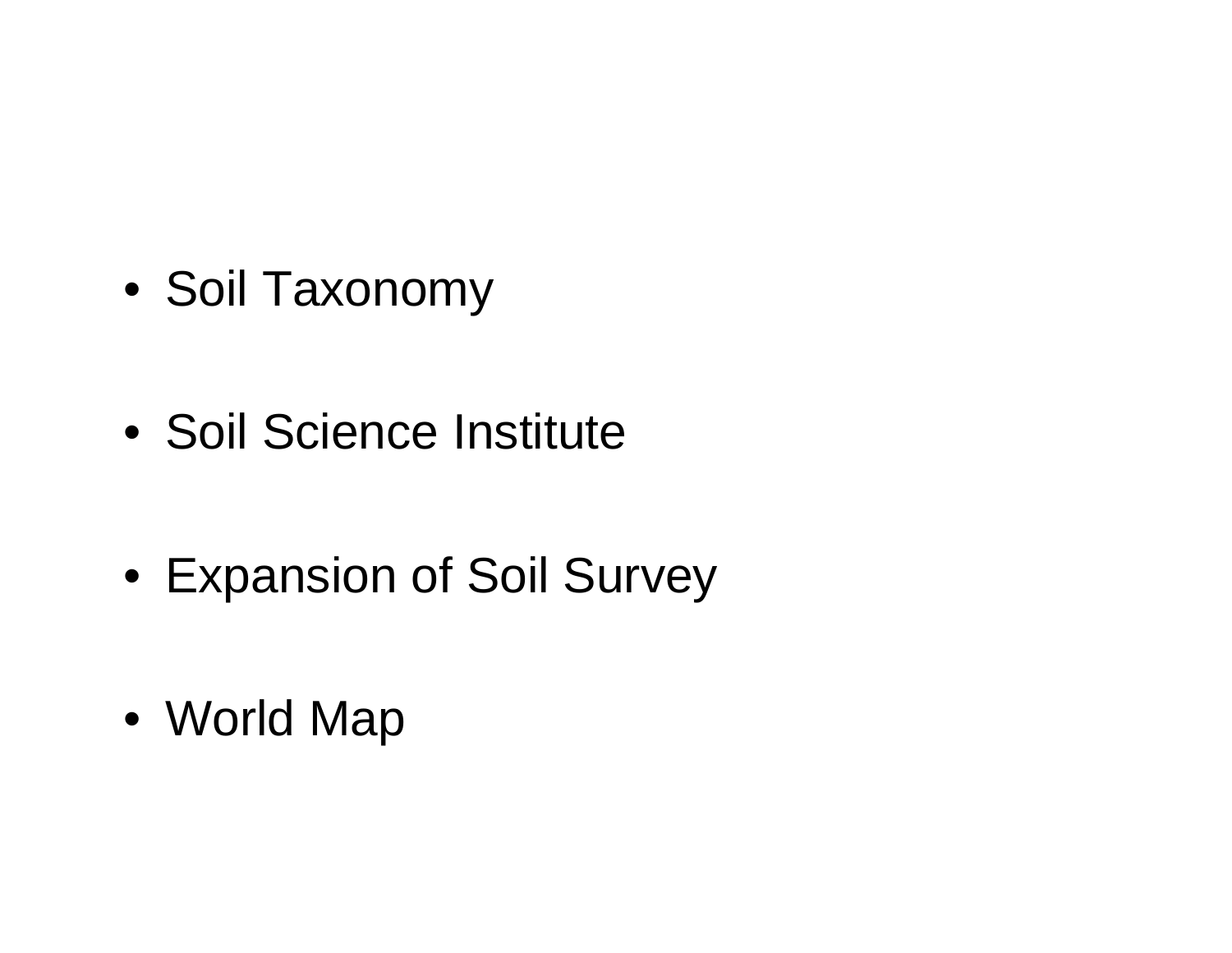## Soil and Society

• Interpretations of Soils

• Very much oriented to uses

• Have to understand history, economics, other science, economics, markets, culture.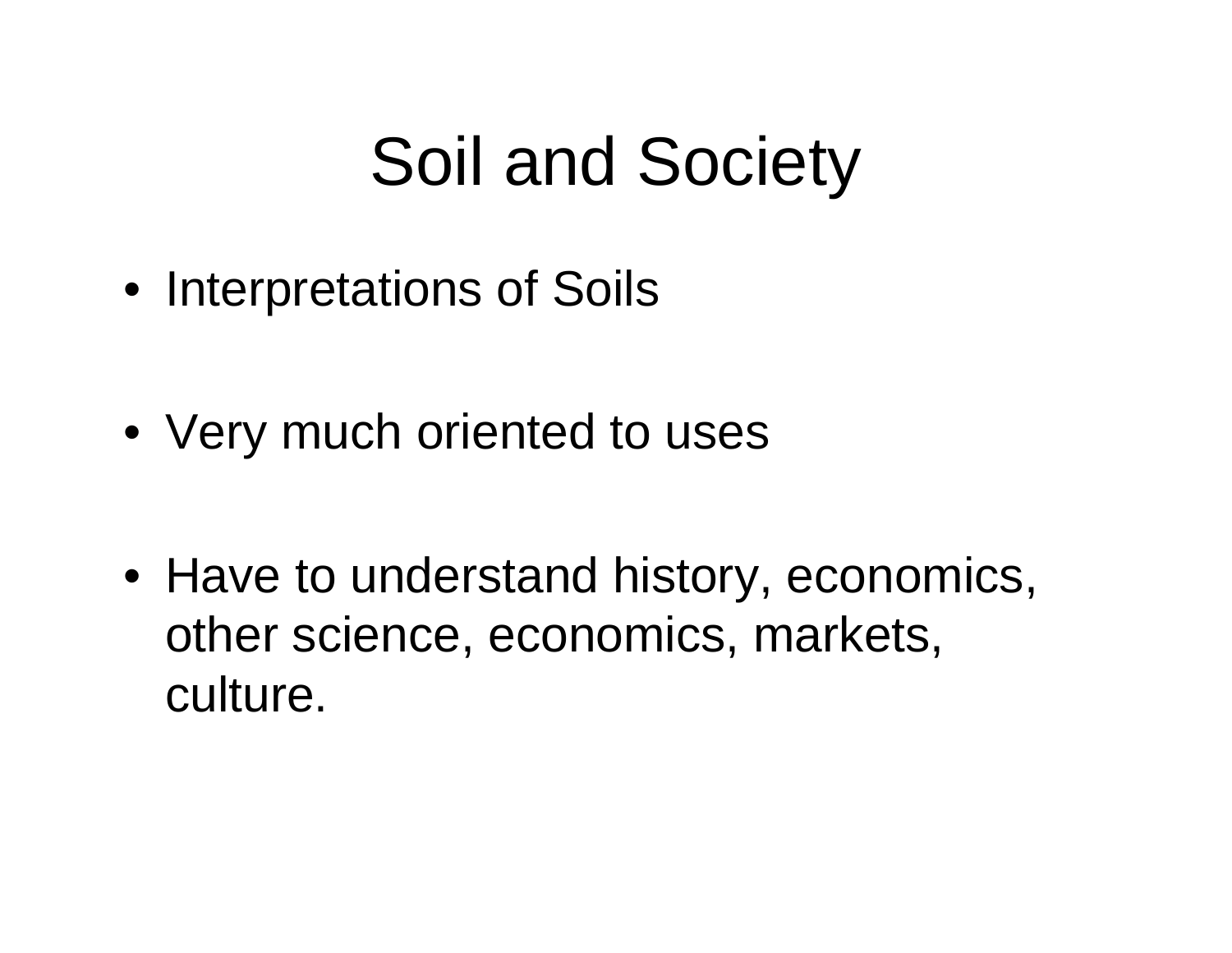# *The Soils That Support Us*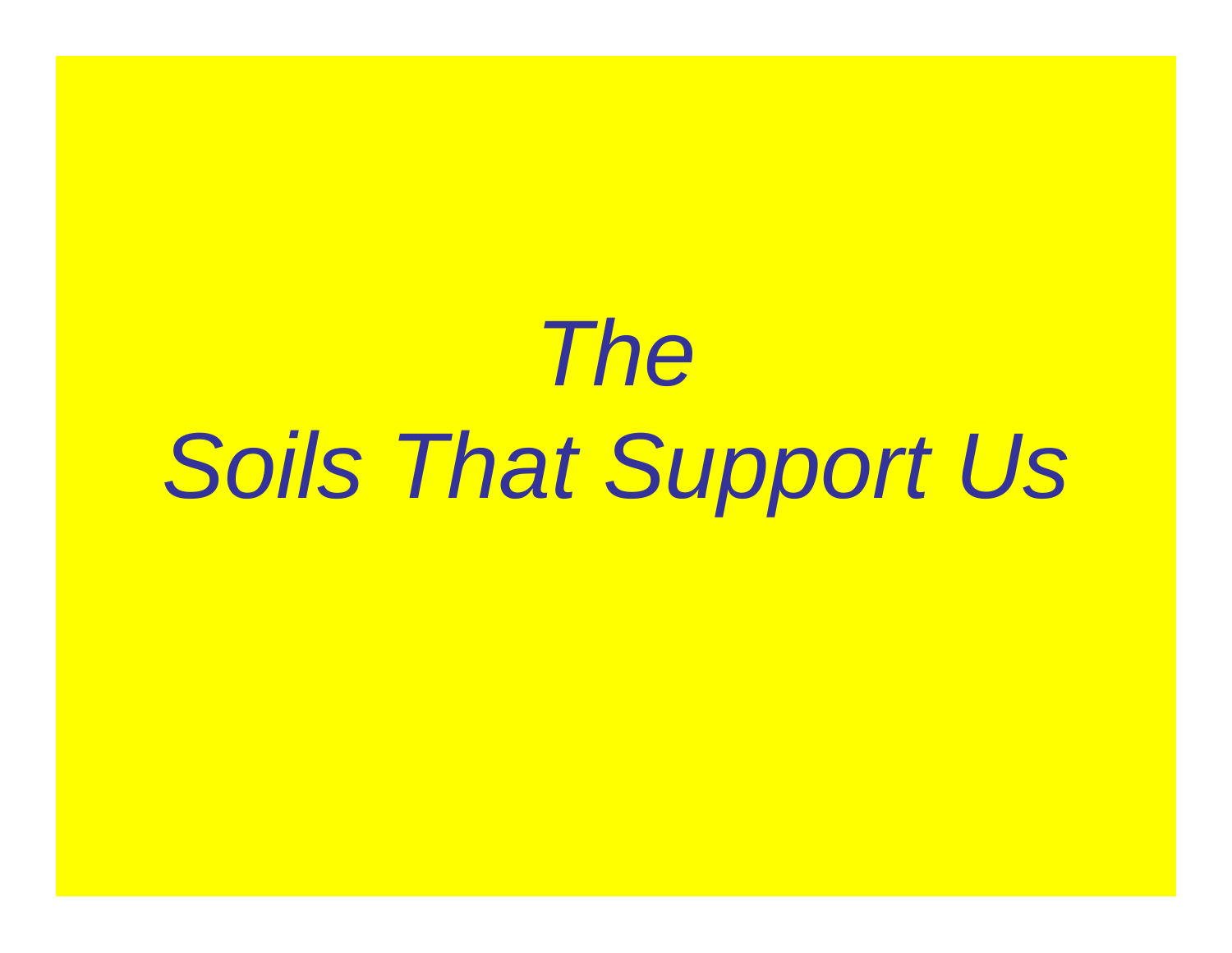• "Since there are many, many soils those relationships are too complicated to be resolved by a few simple slogans or programs". P. 306. *The Soils That Support Us.*

• Veiled comment about soil conservation. Discuss attitude toward ACP and lime.